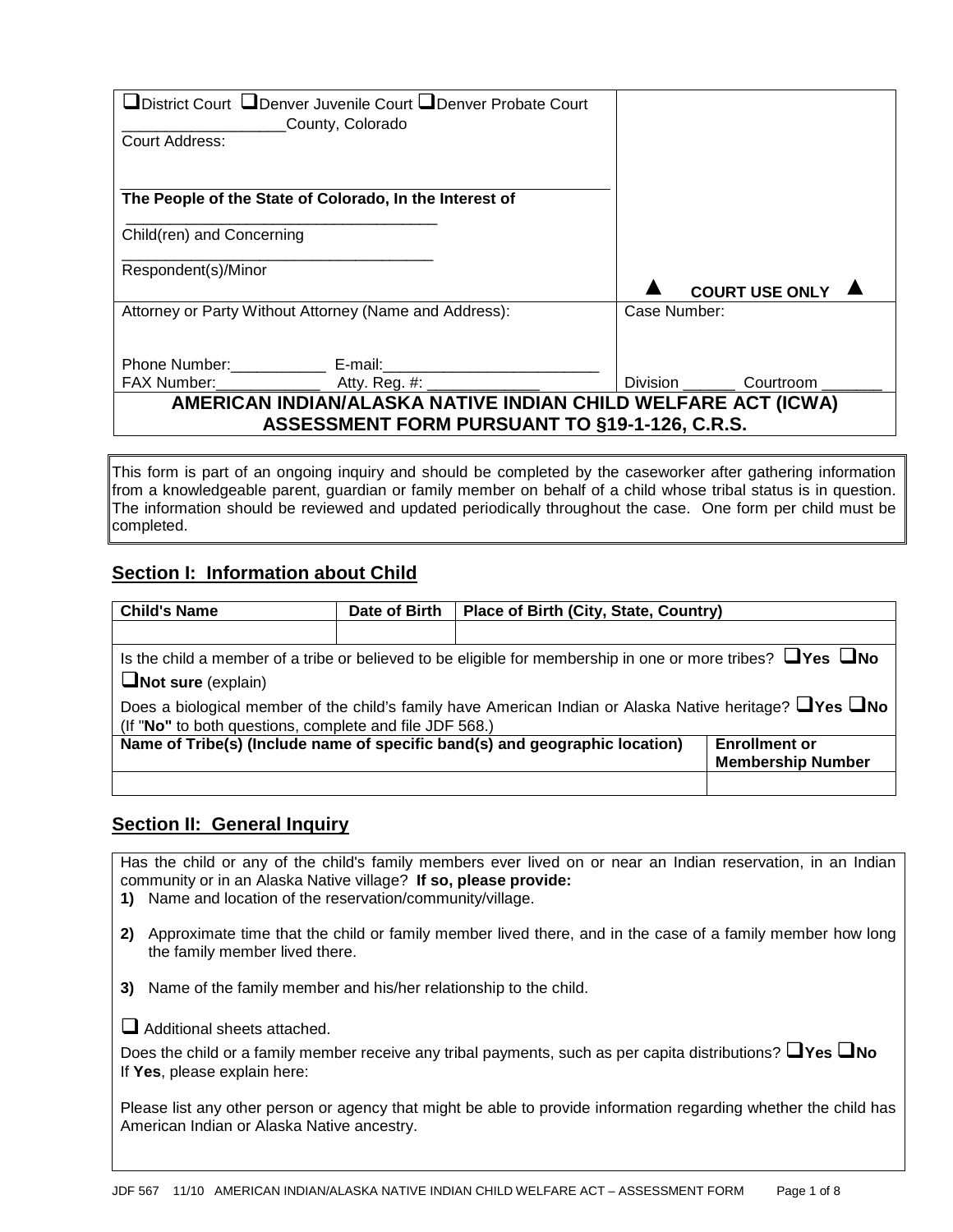# **Section III: Information About Child's Parents and/or Indian Custodian**

### **A. Child's Mother**

| <b>Mother's Maiden Name</b>                    | <b>Other Names Mother Known By</b>                                                                           |                                                  |
|------------------------------------------------|--------------------------------------------------------------------------------------------------------------|--------------------------------------------------|
|                                                |                                                                                                              |                                                  |
| <b>Mother's Date of Birth</b>                  | <b>Mother's Place of Birth</b>                                                                               |                                                  |
|                                                |                                                                                                              |                                                  |
| <b>Mother's Current Address:</b>               |                                                                                                              |                                                  |
|                                                |                                                                                                              |                                                  |
| <b>Mother's Former Address(es):</b>            |                                                                                                              |                                                  |
|                                                |                                                                                                              |                                                  |
|                                                |                                                                                                              |                                                  |
|                                                | Is the child's mother a member of a tribe or believed to be eligible for membership in one or more tribes?   |                                                  |
| $\Box$ Yes $\Box$ No $\Box$ Not sure (explain) |                                                                                                              |                                                  |
|                                                |                                                                                                              |                                                  |
|                                                |                                                                                                              |                                                  |
|                                                | Name of Tribe(s) (Include name of specific band(s) and geographic location)                                  | <b>Enrollment or</b><br><b>Membership Number</b> |
|                                                |                                                                                                              |                                                  |
|                                                | Please list ALL of the child's mother's tribal ancestry, regardless of membership status. Provide name(s) of |                                                  |
|                                                | tribe(s) in as much detail as possible, including names of specific band(s.)                                 |                                                  |
|                                                |                                                                                                              |                                                  |
|                                                |                                                                                                              |                                                  |
|                                                |                                                                                                              |                                                  |
| Additional sheets attached.                    |                                                                                                              |                                                  |
| <b>B.</b> Child's Father                       |                                                                                                              |                                                  |

| <b>Father's Name</b>                                                                                                                                         | <b>Other Names Father Known By</b>                                                                                                                                                           |                                                  |
|--------------------------------------------------------------------------------------------------------------------------------------------------------------|----------------------------------------------------------------------------------------------------------------------------------------------------------------------------------------------|--------------------------------------------------|
| <b>Father's Date of Birth</b>                                                                                                                                | <b>Father's Place of Birth</b>                                                                                                                                                               |                                                  |
| <b>Father's Current Address:</b>                                                                                                                             |                                                                                                                                                                                              |                                                  |
| <b>Father's Former Address(es):</b>                                                                                                                          |                                                                                                                                                                                              |                                                  |
| Is the child's father a member of a tribe or believed to be eligible for membership in one or more tribes?<br>$\Box$ Yes $\Box$ No $\Box$ Not sure (explain) |                                                                                                                                                                                              |                                                  |
|                                                                                                                                                              | Name of Tribe(s) (Include name of specific band(s) and geographic location)                                                                                                                  | <b>Enrollment or</b><br><b>Membership Number</b> |
|                                                                                                                                                              | Please list ALL of the child's father's tribal ancestry, regardless of membership status. Provide name(s) of<br>tribe(s) in as much detail as possible, including names of specific band(s.) |                                                  |

Additional sheets attached.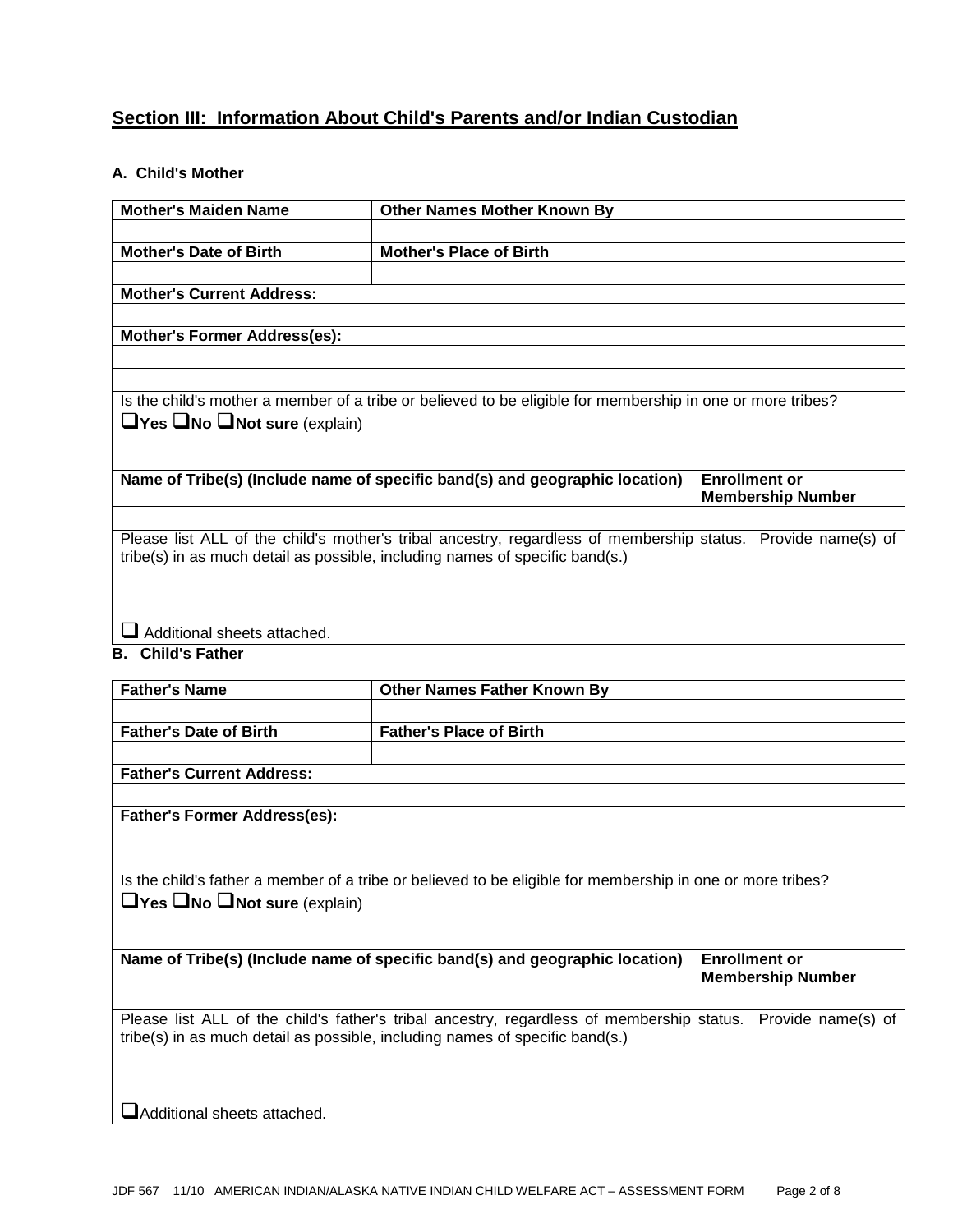**C. Child's Indian Custodian** ("Indian custodian" means an Indian person who has legal custody of the child under tribal law or custom or state law, or to whom temporary physical, care, custody and control of the child was transferred by the child's parent.)

| <b>Indian Custodian's Name</b>                 | Other Names Indian Custodian Known By                                                                           |                                                  |
|------------------------------------------------|-----------------------------------------------------------------------------------------------------------------|--------------------------------------------------|
|                                                |                                                                                                                 |                                                  |
| <b>Indian Custodian's Date of Birth</b>        | Indian Custodian's Place of Birth                                                                               |                                                  |
|                                                |                                                                                                                 |                                                  |
| <b>Indian Custodian's Current Address:</b>     |                                                                                                                 |                                                  |
|                                                |                                                                                                                 |                                                  |
| Indian Custodian's Former Address(es):         |                                                                                                                 |                                                  |
|                                                |                                                                                                                 |                                                  |
|                                                |                                                                                                                 |                                                  |
|                                                | Is the child's custodian a member of a tribe or believed to be eligible for membership in one or more tribes?   |                                                  |
| $\Box$ Yes $\Box$ No $\Box$ Not sure (explain) |                                                                                                                 |                                                  |
|                                                |                                                                                                                 |                                                  |
|                                                |                                                                                                                 |                                                  |
|                                                |                                                                                                                 |                                                  |
|                                                | Name of Tribe(s) (Include name of specific band(s) and geographic location)                                     | <b>Enrollment or</b><br><b>Membership Number</b> |
|                                                |                                                                                                                 |                                                  |
|                                                | Please list ALL of the child's custodian's tribal ancestry, regardless of membership status. Provide name(s) of |                                                  |
|                                                | tribe(s) in as much detail as possible, including names of specific band(s.)                                    |                                                  |
|                                                |                                                                                                                 |                                                  |
|                                                |                                                                                                                 |                                                  |
|                                                |                                                                                                                 |                                                  |
| Additional sheets attached.                    |                                                                                                                 |                                                  |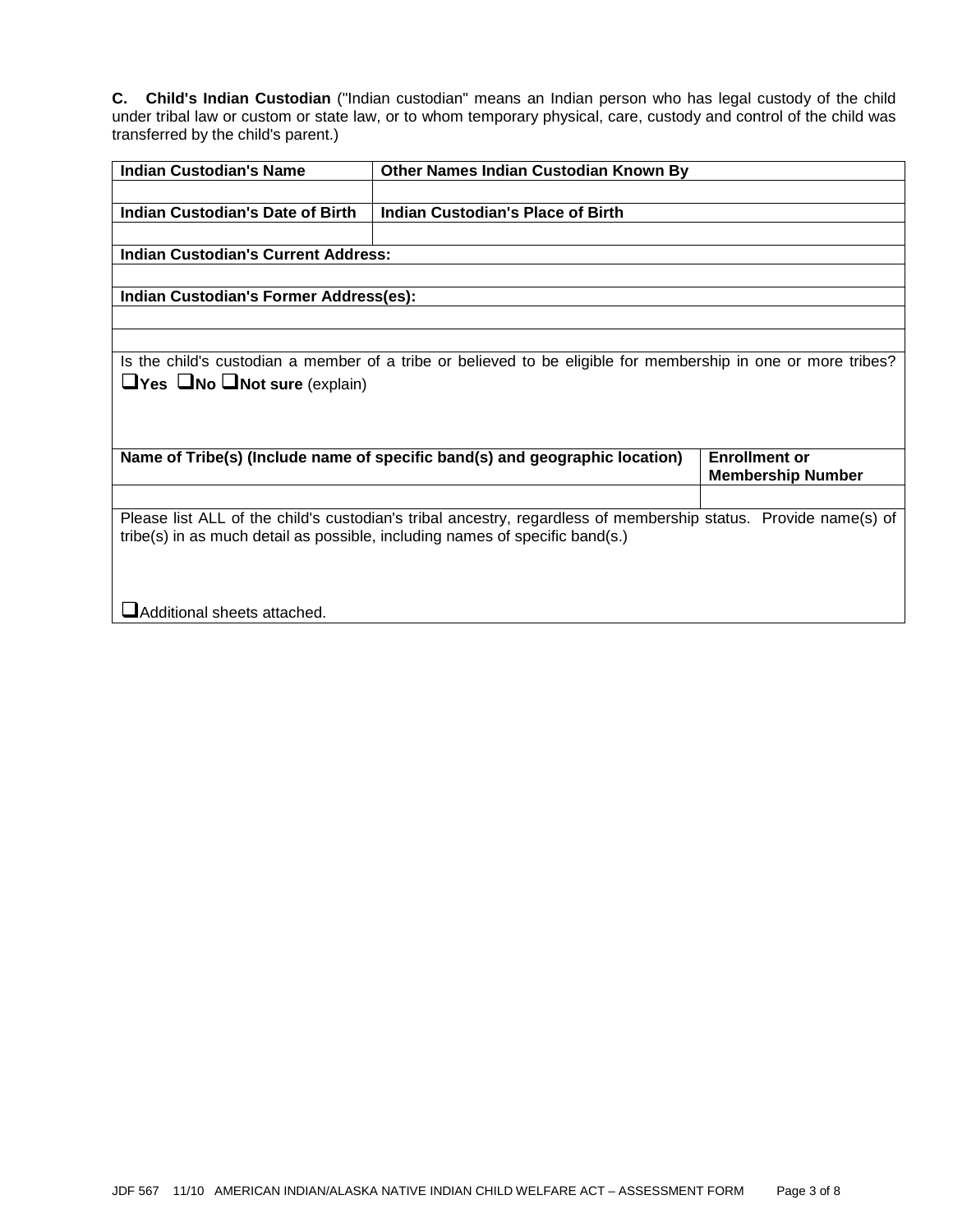# **Section IV: Information About Child's Maternal (Mother's Side) Grandparents**

### **A. Maternal Grandmother (Child's Mother's Mother)**

| <b>Maternal Grandmother's Name</b>                                                      | Other Names Maternal Grandmother Known By                                                                        |                                                  |
|-----------------------------------------------------------------------------------------|------------------------------------------------------------------------------------------------------------------|--------------------------------------------------|
|                                                                                         |                                                                                                                  |                                                  |
| <b>Maternal Grandmother's</b><br>Date of Birth                                          | <b>Maternal Grandmother's Place of Birth</b>                                                                     |                                                  |
|                                                                                         |                                                                                                                  |                                                  |
| <b>Maternal Grandmother's Current Address:</b>                                          |                                                                                                                  |                                                  |
|                                                                                         |                                                                                                                  |                                                  |
| <b>Maternal Grandmother's Former Address(es):</b>                                       |                                                                                                                  |                                                  |
|                                                                                         |                                                                                                                  |                                                  |
|                                                                                         |                                                                                                                  |                                                  |
|                                                                                         | Is the child's maternal grandmother a member of a tribe or believed to be eligible for membership in one or more |                                                  |
| tribes? $\Box$ Yes $\Box$ No $\Box$ Not sure (explain)                                  |                                                                                                                  |                                                  |
|                                                                                         |                                                                                                                  |                                                  |
|                                                                                         |                                                                                                                  |                                                  |
|                                                                                         | Name of Tribe(s) (Include name of specific band(s) and geographic location)                                      | <b>Enrollment or</b><br><b>Membership Number</b> |
|                                                                                         |                                                                                                                  |                                                  |
|                                                                                         | Please list ALL of the child's maternal grandmother's tribal ancestry, regardless of membership status. Provide  |                                                  |
| name(s) of tribe(s) in as much detail as possible, including names of specific band(s.) |                                                                                                                  |                                                  |
|                                                                                         |                                                                                                                  |                                                  |
|                                                                                         |                                                                                                                  |                                                  |
|                                                                                         |                                                                                                                  |                                                  |
| Additional sheets attached.                                                             |                                                                                                                  |                                                  |

## **B. Maternal Grandfather (Child's Mother's Father)**

| <b>Maternal Grandfather's Name</b>                                                                                                                                                                         | <b>Other Names Maternal Grandfather Known By</b>                            |                                                  |
|------------------------------------------------------------------------------------------------------------------------------------------------------------------------------------------------------------|-----------------------------------------------------------------------------|--------------------------------------------------|
| <b>Maternal Grandfather's</b><br>Date of Birth                                                                                                                                                             | <b>Maternal Grandfather's Place of Birth</b>                                |                                                  |
| <b>Maternal Grandfather's Current Address:</b>                                                                                                                                                             |                                                                             |                                                  |
| <b>Maternal Grandfather's Former Address(es):</b>                                                                                                                                                          |                                                                             |                                                  |
| Is the child's maternal grandfather a member of a tribe or believed to be eligible for membership in one or more<br>tribes? $\Box$ Yes $\Box$ No $\Box$ Not sure (explain)                                 |                                                                             |                                                  |
|                                                                                                                                                                                                            | Name of Tribe(s) (Include name of specific band(s) and geographic location) | <b>Enrollment or</b><br><b>Membership Number</b> |
| Please list ALL of the child's maternal grandfather's tribal ancestry, regardless of membership status. Provide<br>name(s) of tribe(s) in as much detail as possible, including names of specific band(s.) |                                                                             |                                                  |

Additional sheets attached.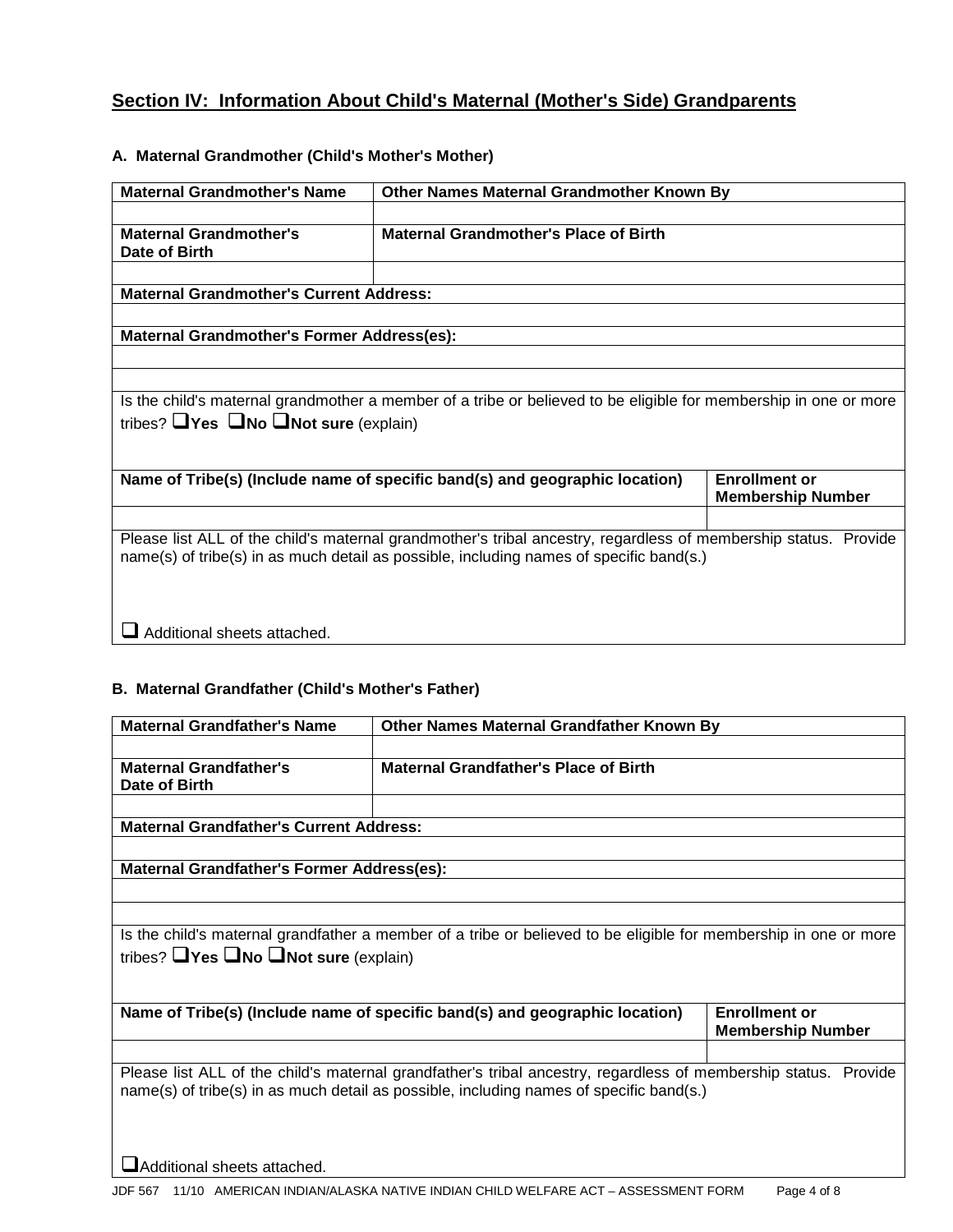## **C. Paternal Grandmother (Child's Father's Mother)**

| <b>Paternal Grandmother's Name</b>                                                                                                                                                                         | Other Names Paternal Grandmother Known By                                   |                                                  |
|------------------------------------------------------------------------------------------------------------------------------------------------------------------------------------------------------------|-----------------------------------------------------------------------------|--------------------------------------------------|
| <b>Paternal Grandmother's</b><br>Date of Birth                                                                                                                                                             | <b>Paternal Grandmother's Place of Birth</b>                                |                                                  |
| <b>Paternal Grandmother's Current Address:</b>                                                                                                                                                             |                                                                             |                                                  |
|                                                                                                                                                                                                            |                                                                             |                                                  |
| Paternal Grandmother's Former Address(es):                                                                                                                                                                 |                                                                             |                                                  |
|                                                                                                                                                                                                            |                                                                             |                                                  |
|                                                                                                                                                                                                            |                                                                             |                                                  |
| Is the child's paternal grandmother a member of a tribe or believed to be eligible for membership in one or more<br>tribes? $\Box$ Yes $\Box$ No $\Box$ Not sure (explain)                                 |                                                                             |                                                  |
|                                                                                                                                                                                                            | Name of Tribe(s) (Include name of specific band(s) and geographic location) | <b>Enrollment or</b><br><b>Membership Number</b> |
| Please list ALL of the child's paternal grandmother's tribal ancestry, regardless of membership status. Provide<br>name(s) of tribe(s) in as much detail as possible, including names of specific band(s.) |                                                                             |                                                  |
| Additional sheets attached.                                                                                                                                                                                |                                                                             |                                                  |

#### **D. Paternal Grandfather (Child's Father's Father)**

| <b>Paternal Grandfather's Name</b>                                                                                                                                         | <b>Other Names Paternal Grandfather Known By</b>                                                                                                                                                           |                                                  |
|----------------------------------------------------------------------------------------------------------------------------------------------------------------------------|------------------------------------------------------------------------------------------------------------------------------------------------------------------------------------------------------------|--------------------------------------------------|
| <b>Paternal Grandfather's</b><br>Date of Birth                                                                                                                             | <b>Paternal Grandfather's Place of Birth</b>                                                                                                                                                               |                                                  |
| <b>Paternal Grandfather's Current Address:</b>                                                                                                                             |                                                                                                                                                                                                            |                                                  |
| Paternal Grandfather's Former Address(es):                                                                                                                                 |                                                                                                                                                                                                            |                                                  |
| Is the child's paternal grandfather a member of a tribe or believed to be eligible for membership in one or more<br>tribes? $\Box$ Yes $\Box$ No $\Box$ Not sure (explain) |                                                                                                                                                                                                            |                                                  |
|                                                                                                                                                                            | Name of Tribe(s) (Include name of specific band(s) and geographic location)                                                                                                                                | <b>Enrollment or</b><br><b>Membership Number</b> |
|                                                                                                                                                                            | Please list ALL of the child's paternal grandfather's tribal ancestry, regardless of membership status. Provide<br>name(s) of tribe(s) in as much detail as possible, including names of specific band(s.) |                                                  |

**Additional sheets attached.**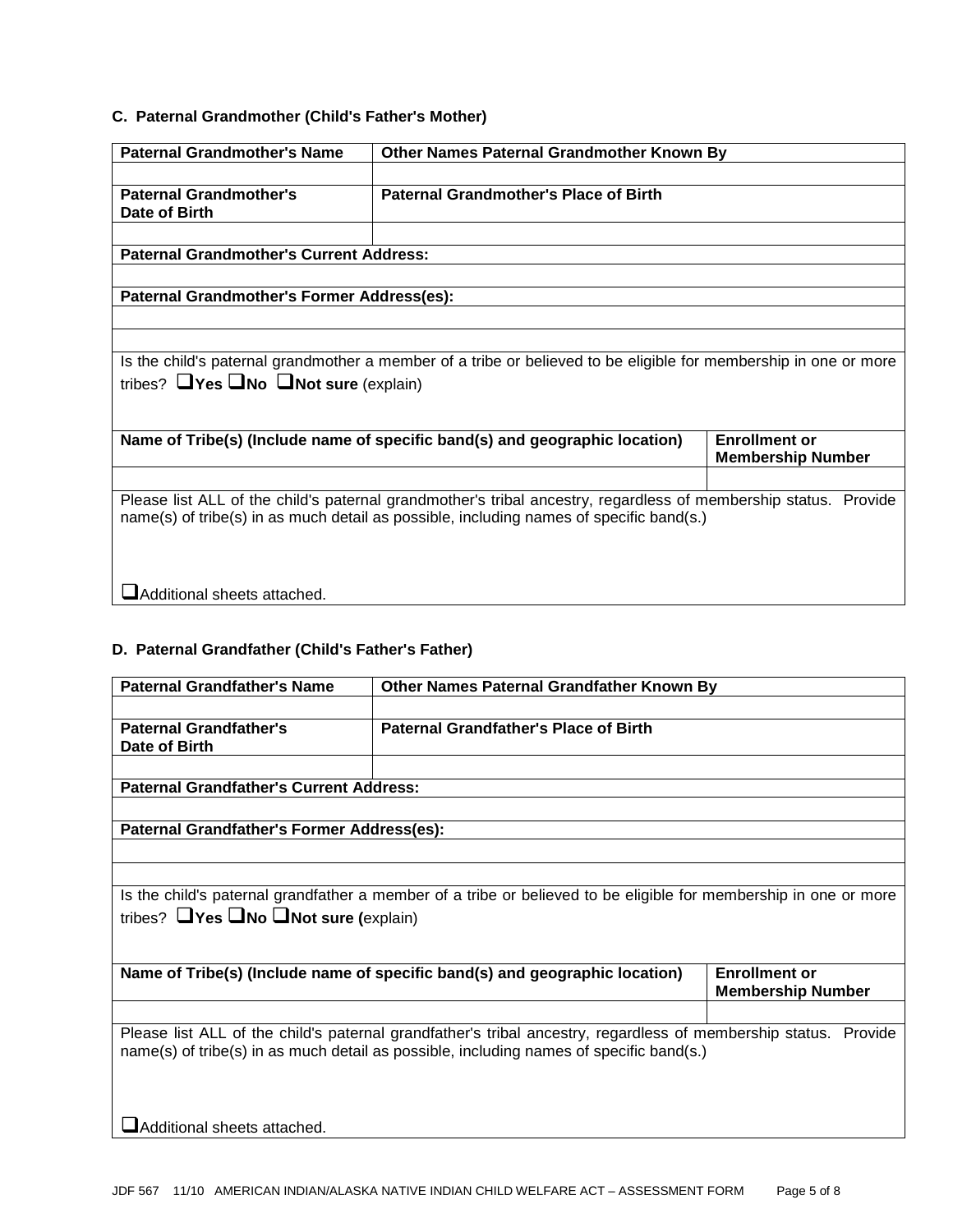## **E. Maternal Great-Grandmother (Child's Mother's Grandmother)**

| <b>Maternal Great-Grandmother's</b><br><b>Name</b>                                                                                                                                                               | Other Names Maternal Great-Grandmother Known By |  |
|------------------------------------------------------------------------------------------------------------------------------------------------------------------------------------------------------------------|-------------------------------------------------|--|
| <b>Maternal Great-Grandmother's</b><br>Date of Birth                                                                                                                                                             | Maternal Great-Grandmother's Place of Birth     |  |
| <b>Maternal Great-Grandmother's Current Address:</b>                                                                                                                                                             |                                                 |  |
|                                                                                                                                                                                                                  |                                                 |  |
| <b>Maternal Great-Grandmother's Former Address(es):</b>                                                                                                                                                          |                                                 |  |
|                                                                                                                                                                                                                  |                                                 |  |
|                                                                                                                                                                                                                  |                                                 |  |
| Is the child's maternal great-grandmother a member of a tribe or believed to be eligible for membership in one or<br>more tribes? $\Box$ Yes $\Box$ No $\Box$ Not sure (explain)                                 |                                                 |  |
| Name of Tribe(s) (Include name of specific band(s) and geographic location)<br><b>Enrollment or</b><br><b>Membership Number</b>                                                                                  |                                                 |  |
|                                                                                                                                                                                                                  |                                                 |  |
| Please list ALL of the child's maternal great-grandmother's tribal ancestry, regardless of membership status.<br>Provide name(s) of tribe(s) in as much detail as possible, including names of specific band(s.) |                                                 |  |
| Additional sheets attached.                                                                                                                                                                                      |                                                 |  |

### **F. Maternal Great-Grandfather (Child's Mother's Grandfather)**

| <b>Maternal Great-Grandfather's</b><br><b>Name</b>                                                            | Other Names Maternal Great-Grandfather Known By                                                                   |                          |
|---------------------------------------------------------------------------------------------------------------|-------------------------------------------------------------------------------------------------------------------|--------------------------|
|                                                                                                               |                                                                                                                   |                          |
| <b>Maternal Great-Grandfather's</b><br>Date of Birth                                                          | Maternal Great-Grandfather's Place of Birth                                                                       |                          |
|                                                                                                               |                                                                                                                   |                          |
| <b>Maternal Great-Grandfather's Current Address:</b>                                                          |                                                                                                                   |                          |
|                                                                                                               |                                                                                                                   |                          |
| Maternal Great-Grandfather's Former Address(es):                                                              |                                                                                                                   |                          |
|                                                                                                               |                                                                                                                   |                          |
|                                                                                                               |                                                                                                                   |                          |
|                                                                                                               | Is the child's maternal great-grandfather a member of a tribe or believed to be eligible for membership in one or |                          |
| more tribes? $\Box$ Yes $\Box$ No $\Box$ Not sure (explain)                                                   |                                                                                                                   |                          |
|                                                                                                               |                                                                                                                   |                          |
|                                                                                                               |                                                                                                                   |                          |
|                                                                                                               | Name of Tribe(s) (Include name of specific band(s) and geographic location)                                       | <b>Enrollment or</b>     |
|                                                                                                               |                                                                                                                   | <b>Membership Number</b> |
|                                                                                                               |                                                                                                                   |                          |
| Please list ALL of the child's maternal great-grandfather's tribal ancestry, regardless of membership status. |                                                                                                                   |                          |
| Provide name(s) of tribe(s) in as much detail as possible, including names of specific band(s.)               |                                                                                                                   |                          |
|                                                                                                               |                                                                                                                   |                          |
|                                                                                                               |                                                                                                                   |                          |
| Additional sheets attached.                                                                                   |                                                                                                                   |                          |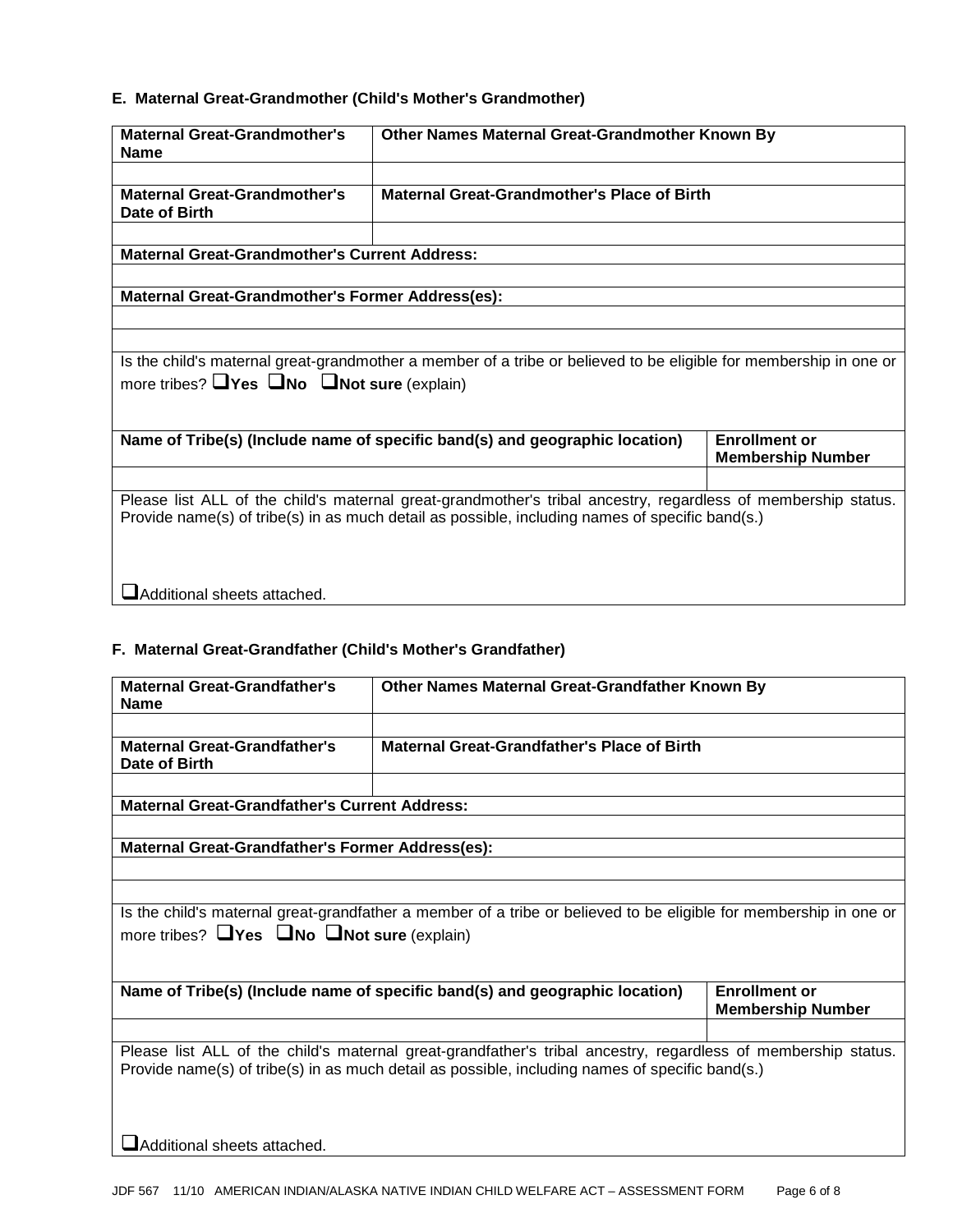# **G. Paternal Great-Grandmother (Child's Father's Grandmother)**

| <b>Paternal Great-Grandmother's</b><br><b>Name</b>                                                                                                                                                                                              | Other Names Paternal Great-Grandmother Known By    |  |  |
|-------------------------------------------------------------------------------------------------------------------------------------------------------------------------------------------------------------------------------------------------|----------------------------------------------------|--|--|
| <b>Paternal Great-Grandmother's</b><br>Date of Birth                                                                                                                                                                                            | <b>Paternal Great-Grandmother's Place of Birth</b> |  |  |
| <b>Paternal Great-Grandmother's Current Address:</b>                                                                                                                                                                                            |                                                    |  |  |
|                                                                                                                                                                                                                                                 |                                                    |  |  |
| Paternal Great-Grandmother's Former Address(es):                                                                                                                                                                                                |                                                    |  |  |
|                                                                                                                                                                                                                                                 |                                                    |  |  |
|                                                                                                                                                                                                                                                 |                                                    |  |  |
| Is the child's paternal great-grandmother a member of a tribe or believed to be eligible for membership in one or<br>more tribes? $\Box$ Yes $\Box$ No $\Box$ Not sure (explain)                                                                |                                                    |  |  |
| <b>Enrollment or</b><br>Name of Tribe(s) (Include name of specific band(s) and geographic location)<br><b>Membership Number</b>                                                                                                                 |                                                    |  |  |
| Please list ALL of the child's paternal great-grandmother's tribal ancestry, regardless of membership status.<br>Provide name(s) of tribe(s) in as much detail as possible, including names of specific band(s.)<br>Additional sheets attached. |                                                    |  |  |

#### **H. Paternal Great-Grandfather (Child's Father's Grandfather)**

| <b>Paternal Great-Grandfather's</b><br><b>Name</b>                                                                                                                                                               | Other Names Paternal Great-Grandfather Known By    |                                                  |  |
|------------------------------------------------------------------------------------------------------------------------------------------------------------------------------------------------------------------|----------------------------------------------------|--------------------------------------------------|--|
|                                                                                                                                                                                                                  |                                                    |                                                  |  |
| <b>Paternal Great-Grandfather's</b><br>Date of Birth                                                                                                                                                             | <b>Paternal Great-Grandfather's Place of Birth</b> |                                                  |  |
|                                                                                                                                                                                                                  |                                                    |                                                  |  |
| <b>Paternal Great-Grandfather's Current Address:</b>                                                                                                                                                             |                                                    |                                                  |  |
|                                                                                                                                                                                                                  |                                                    |                                                  |  |
| Paternal Great-Grandfather's Former Address(es):                                                                                                                                                                 |                                                    |                                                  |  |
|                                                                                                                                                                                                                  |                                                    |                                                  |  |
|                                                                                                                                                                                                                  |                                                    |                                                  |  |
| Is the child's paternal great-grandfather a member of a tribe or believed to be eligible for membership in one or<br>more tribes? $\Box$ Yes $\Box$ No $\Box$ Not sure (explain)                                 |                                                    |                                                  |  |
| Name of Tribe(s) (Include name of specific band(s) and geographic location)                                                                                                                                      |                                                    | <b>Enrollment or</b><br><b>Membership Number</b> |  |
|                                                                                                                                                                                                                  |                                                    |                                                  |  |
| Please list ALL of the child's paternal great-grandfather's tribal ancestry, regardless of membership status.<br>Provide name(s) of tribe(s) in as much detail as possible, including names of specific band(s.) |                                                    |                                                  |  |
| lAdditional sheets attached.                                                                                                                                                                                     |                                                    |                                                  |  |